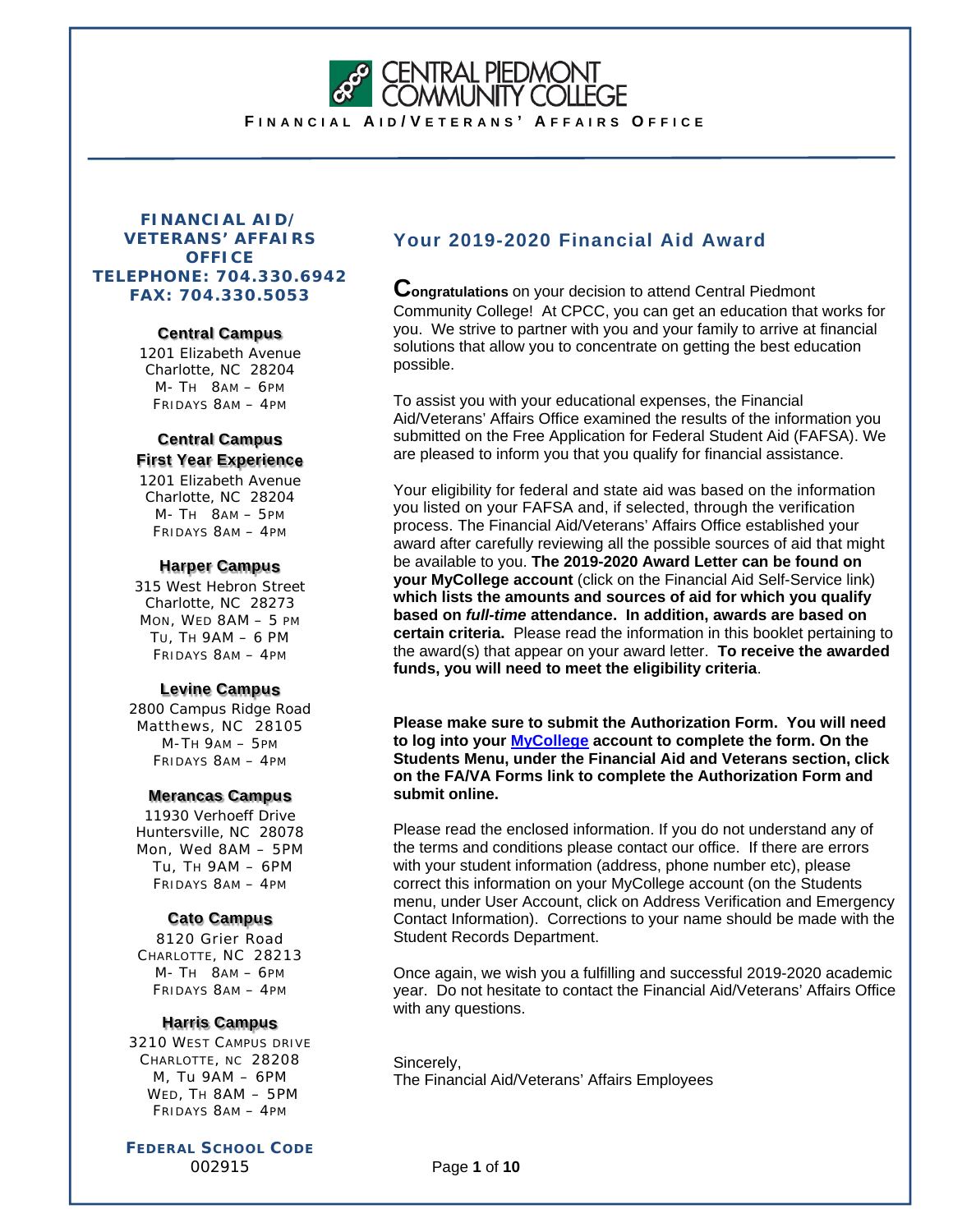#### **STUDENT FINANCIAL AID PROGRAMS (TITLE IV)**

#### **FEDERAL PELL GRANT**

The Federal Pell Grant, which does not have to be repaid, is a federal program providing financial assistance to undergraduate students who demonstrate a need for financial assistance to attend college. The U.S. Department of Education uses a standard formula, established by Congress, to evaluate the information reported on the Free Application for Federal Student Aid (FAFSA). The formula produces an Expected Family Contribution (EFC) number. The Student Aid Report contains the EFC number that determines eligibility.

The Federal Pell Grant award amount depends on the student's financial need, the student's cost of attendance, whether the student is full-time or part-time, and whether the student attends school for a full academic year or less. **Students should be enrolled in an eligible program consisting of at least 16 semester hours.** Students with Bachelor's degrees are not eligible.

**Federal Pell Grant awards are awarded based on full-time enrollment (12-credit hours or more).** In order for a student to receive the *full award amount* listed on their Award Letter (students can view their Financial Aid Award Letter through their CPCC Self-Service account), students should take 12 credit hours or more per semester. Students who enroll less than 12 credit hours can use the **Federal Pell Grant Calculator** found on the Financial Aid website to determine how much Pell they will receive per semester. In general, students who decide to take less than 12 credit hours will have their Federal Pell awards reduced as follows:

| <b>Credit Hours</b> | <b>Percentage of Federal Pell</b> |
|---------------------|-----------------------------------|
| $12+$               | $100\%$                           |
| $9 - 11$            | $75\%$ *                          |
| $6 - 8$             | $50\%$ *                          |
| 1-5                 |                                   |

**\* For EFCs greater than 3600**, please contact the Financial Aid Office to determine how many credit hours are needed in order for your award to activate as the chart above will not apply.

For more information please visit the following link: http://www.cpcc.edu/financial\_aid/assistance/grants/federalpell-grants

#### **FEDERAL SUPPLEMENTAL EDUCATIONAL OPPORTUNITY GRANT**

A Federal Supplemental Educational Opportunity Grant (FSEOG), which does not have to be repaid, is for undergraduates with exceptional financial need - that is, a student with the lowest Expected Family Contributions (EFC).

The Federal Supplemental Educational Opportunity Grant program is administered directly by CPCC's Financial Aid/VA Office. The amount of aid awarded depends on the student's financial need, on the amount of other aid the student receives, and on the availability of funds. Students with Bachelor's degrees are not eligible.

For more information please visit the following link: http://www.cpcc.edu/financial\_aid/assistance/grants/fseog

### **FEDERAL WORK-STUDY**

The Federal Work-Study (FWS) program utilizes federal funds to provide part-time employment for undergraduate and graduate students with financial need to help meet their educational expenses. Students with Bachelor's degrees are eligible. Students who are enrolled at least half-time may work an average of 5 to 20 hours per week. FWS employment is determined by the student's total FWS award, the student's class schedule, and the student's academic progress. Jobs may be approved on campus and at approved off campus locations.

Awarded FWS funds are limited to availability of positions, funds, and completion of the interview process. There are no term limitations on earnings, provided annual limits on the student's award letter are not exceeded.

Students are paid on the 15th of each month, and the amount paid is according to the position and the number of hours worked.

All vacant Federal Work-Study positions will be advertised via the CPCC Human Resources website by accessing the following link:

http://www.cpcc.edu/humanresources/employment .You will then select the link titled "Full-Time and Part-Time Career Opportunities".

In order to view a complete listing of part time positions available to eligible students under the Federal Work-Study program you will then set the search selection criteria to the campus/location of your choice and the "Part-time" employment type and select the search option.

For more information please visit the following link: http://www.cpcc.edu/financial\_aid/assistance/grants/federalwork-study-1

### **SCHOLARSHIPS**

Scholarships are provided through the Central Piedmont Community College Foundation and the generosity of industries, businesses, professional organizations, civic clubs, and individuals.

If you have been awarded a scholarship, please make sure you meet the scholarship eligibility criteria. You will not be able to receive a scholarship award if you do not meet the eligibility criteria.

For more information please visit the following link: http://www.cpcc.edu/financial\_aid/assistance/scholarships

### **NORTH CAROLINA COMMUNITY COLLEGE GRANT**

North Carolina Community Grants are available to North Carolina residents who demonstrate financial need and are enrolled at North Carolina community colleges.

Students must be a North Carolina resident and **enrolled for at least six credit hours per semester** in a curriculum program. Eligibility is determined based on the same criteria as the Federal Pell Grant; students not eligible for the Federal Pell Grant may be considered for the grant based on their Expected Family Contribution. Funding availability is determined by the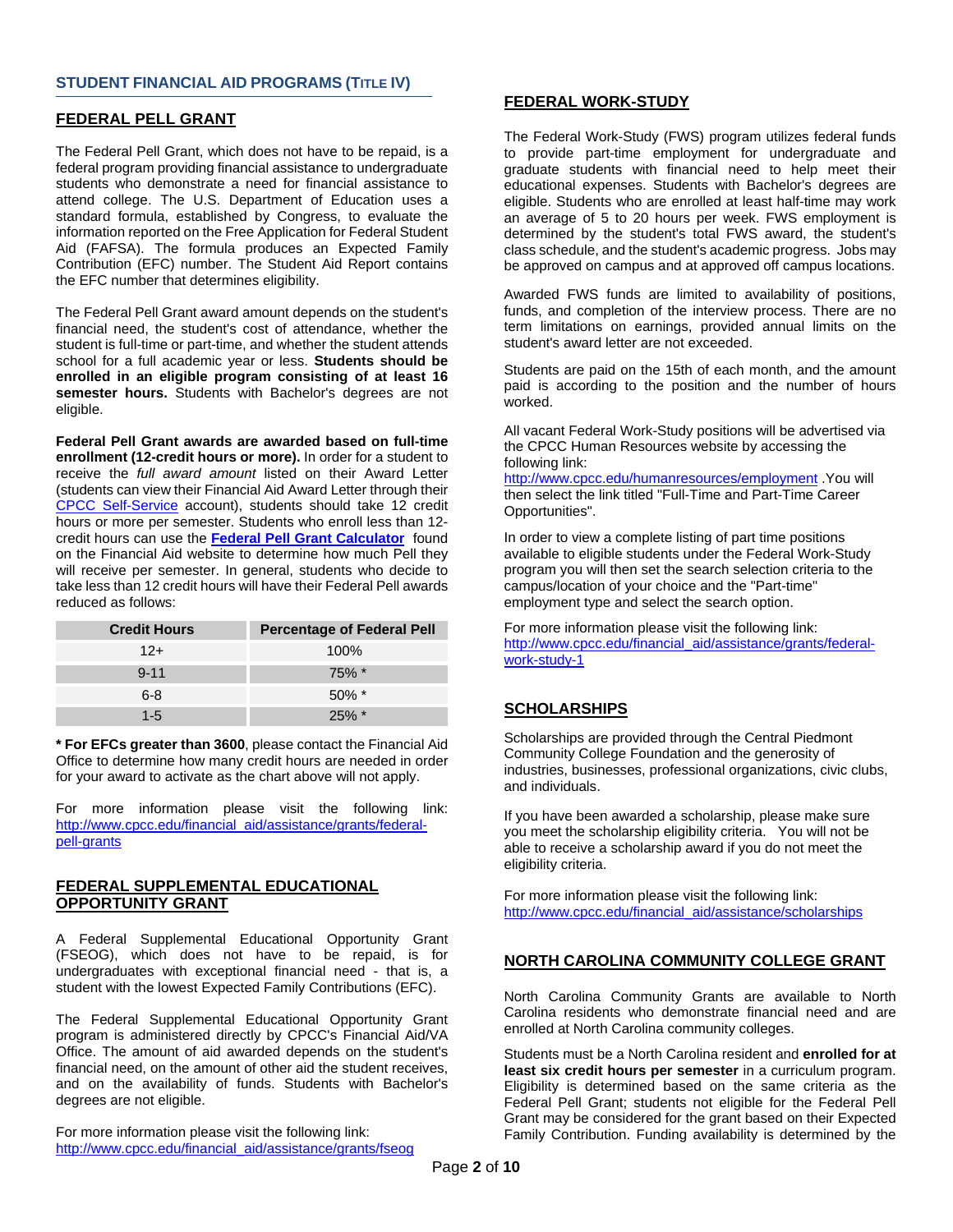state and is subject to change. If your award amounts are adjusted, you will be notified by email. Students who have earned a bachelor's degree are ineligible.

Eligible students are allowed to receive the North Carolina Community College Grant for eight semesters or equivalent. NCCCG funds are not available for use during the summer semester.

NCCCG defined an additional enrollment status in order to comply with new legislation passed by the NC General Assembly requiring state grant program payment schedules to encourage students to take a minimum of 30 hours per year (15 hours per semester). The full-time plus payment is a set amount of \$800 over the full-time amount for the year (\$400 for Fall and \$400 for Spring).

**North Carolina Community College Grant awards are awarded based on full-time** *plus* **enrollment (15 credit hours or more).** In order for students to receive the *full award amount listed on their Award Letter* (students can view their Financial Aid Award Letter through their CPCC Self-Service account), *students should take 15 credit hours per semester*. Students who decide to take less than 15 credit hours will have their N.C. Community College Grant award reduced as shown in the chart below:

| <b>Credit Hours</b>  | % N.C. Community College<br>Grant                       |
|----------------------|---------------------------------------------------------|
| 15+ (Full-Time Plus) | 100% of Award Letter                                    |
| 12-14 (Full-Time)    | (Amount on Award Letter<br>minus \$400) X 100%          |
| $9 - 11$             | (Amount on Award Letter<br>minus \$400) X 75%           |
| 6-8                  | (Amount on Award Letter<br>minus $$400$ ) $\times 50\%$ |
| 1-5                  | በ %*                                                    |

\* Students are required to be enrolled in at least 6 credit hours to receive the award.

For more information please visit the following link: http://www.cpcc.edu/financial\_aid/assistance/grants/nccc-grant

#### **NORTH CAROLINA EDUCATION LOTTERY SCHOLARSHIP**

The North Carolina Education Lottery Scholarship Grant is available to North Carolina residents who have a Federal EFC less than 5001.

Students must be a North Carolina resident, **enrolled for at least six credit hours** in a curriculum program, and meeting satisfactory academic progress.

Eligibility is determined based on the same criteria as the Federal Pell Grant; students not eligible for the Federal Pell Grant may be considered for the grant based on their Expected Family Contribution. Funding availability is determined by the state and is subject to change. If your award amounts are adjusted, you will be notified by email. Students who have earned a bachelor's degree are ineligible.

Eligible students are allowed to receive the North Carolina Education Lottery Scholarship for eight semesters or equivalent. In addition, NCELS funds are not available for use during the summer semester.

**North Carolina Education Lottery Scholarship Grant awards are awarded based on full-time enrollment (12-credit hours or more).** In order for a student to receive *the full award amount* listed on their Award Letter (students can view their Financial Aid Award Letter through their CPCC Self-Service account), students should take 12 credit hours or more per semester. In general, students who decide to take less than 12 credit hours will have their N.C. Education Lottery Scholarship Grant award reduced as follows:

| <b>Credit Hours</b> | % N.C. Education Lottery<br><b>Scholarship Grant</b> |
|---------------------|------------------------------------------------------|
| $12+$               | 100%                                                 |
| $9 - 11$            | 50%                                                  |
| $6 - 8$             | 50%                                                  |
| $1 - 5$             | $0\%$ *                                              |

\* Students are required to be enrolled in at least 6 credit hours to receive the award.

For more information please visit the following link: http://www.cpcc.edu/financial\_aid/assistance/grants/northcarolina-education-lottery-scholarship-els

# **ELIGIBILITY REQUIREMENTS**

Students will need to apply for admission to the College before any action can be taken on their application for Federal financial assistance, including scholarships, student employment, or grants. A student must meet the following eligibility requirements to receive federal assistance:

- be enrolled or accepted for enrollment in an eligible program (at least 16 credit hours in length),
- have an official high school diploma, GED or meet the minimum requirement under the ability-to-benefit regulations set forth by the U.S. Department of Education,
- be a U.S. citizen or eligible non-citizen,
- not be a member of a religious community that directs the program of study or provides maintenance,
- be registered with the Selective Service, if required (males only),
- not be in default on a Title IV student loan borrowed for attendance at any institution,
- not have borrowed in excess of Title IV loan limits,
- not owe a repayment on a Title IV grant or scholarship received for attendance at any institution
- maintain Satisfactory Academic Progress,
- not be enrolled concurrently in an elementary or secondary school, and
- provide a valid social security number.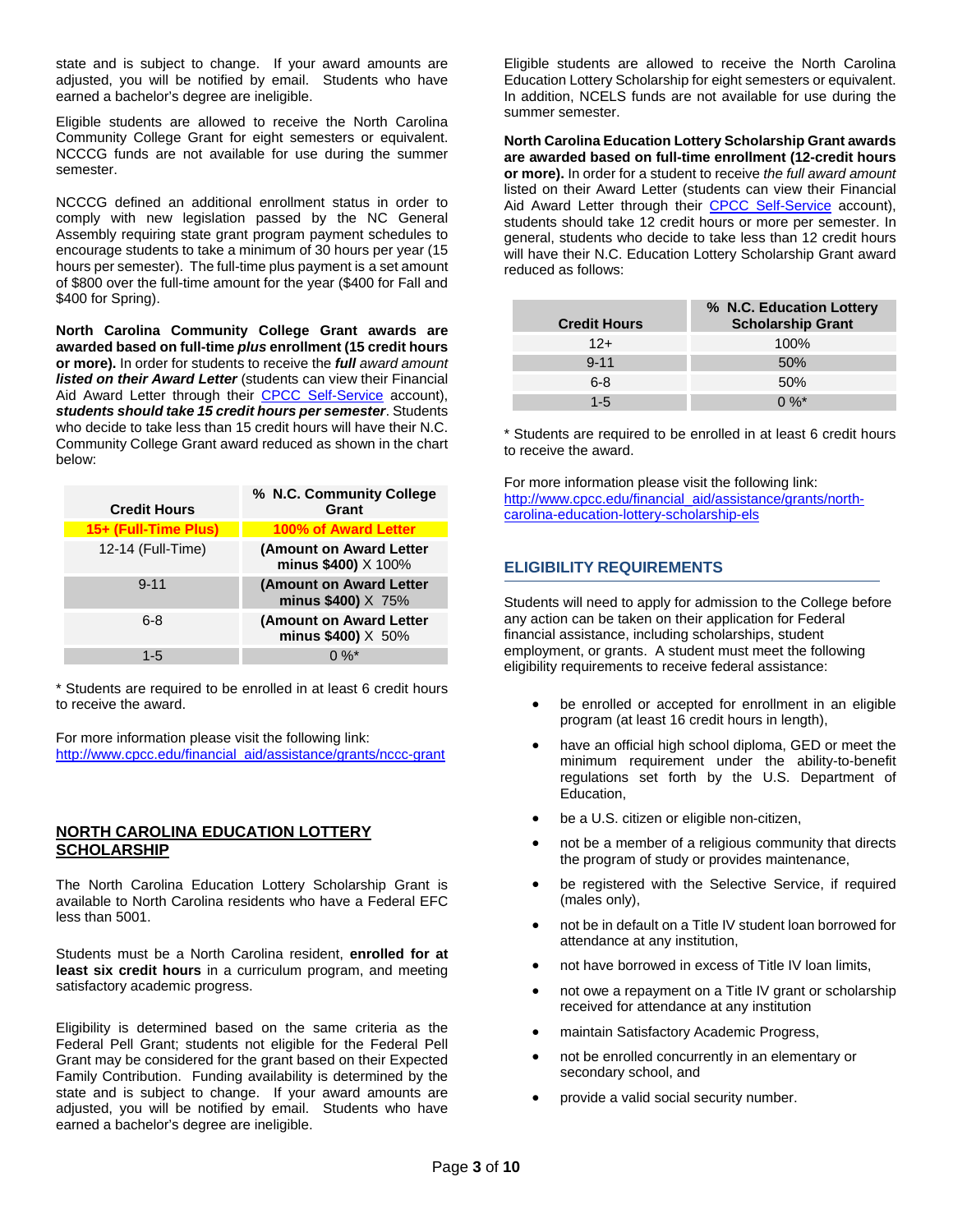### **HOW YOUR FEDERAL NEED IS DETERMINED**

Federal student aid programs are based on the principle that students (and their parent or spouse, if applicable) are considered to be the primary source of financial support for postsecondary education. **Financial aid is intended to supplement, not replace family resources.** 

The formula for determining financial need is:

- Cost of Attendance (COA)
- Expected Family Contribution (EFC)
- = Financial Need

**COA:** Every college is required to estimate the educational expenses a student will incur during an academic year. These expenses include direct costs (tuition and fees) and related educational expenses (living, transportation, allowances for books, and other miscellaneous expenses).

**EFC:** Derived from the information you listed on the FAFSA, it measures your family's financial strength to determine your eligibility for federal student aid.

**FINANCIAL NEED:** This is the difference between the institution's COA and your EFC. If there is a remaining figure, you are considered to have financial need.

# **COST OF ATTENDANCE FOR AWARDING**

The COA figures below are used for determining your financial need and are based on full-time attendance. They may not represent your actual expenses. The chart below is an approximate cost for two semesters based on the available data as of August 2018:

| In-State<br>Not Living at Home/Without<br>Parents | <b>Full Time</b> | Less Than $\frac{1}{2}$<br>Time |
|---------------------------------------------------|------------------|---------------------------------|
| <b>Tuition and Fees</b>                           | \$4.550          | \$1,138                         |
| Living (Room & Board)                             | \$8.705          | \$0.00                          |
| Expenses                                          |                  |                                 |
| <b>Books and Supplies</b>                         | \$1,637          | \$409                           |
| Miscellaneous Expenses                            | \$2,813          | \$0.00                          |
| Transportation                                    | \$3,830          | \$957                           |
| Τοτal                                             | \$21.535         | \$2,504                         |

| In-State<br>Living at Home/With<br>Parents | <b>Full Time</b> | Less Than $\frac{1}{2}$<br><b>Time</b> |
|--------------------------------------------|------------------|----------------------------------------|
| <b>Tuition and Fees</b>                    | \$4,550          | \$1,138                                |
| Living (Room & Board)                      | \$4.879          | \$0.00                                 |
| <b>Expenses</b>                            |                  |                                        |
| <b>Books and Supplies</b>                  | \$1,637          | \$409                                  |
| Miscellaneous Expenses                     | \$2,813          | \$0.00                                 |
| Transportation                             | \$3,830          | \$957                                  |
| Τοτal                                      | \$17,709         | \$2.504                                |

| Out-of-State<br>Not Living at Home/Without<br>Parents | <b>Full Time</b> | Less Than $\frac{1}{2}$<br>Time |
|-------------------------------------------------------|------------------|---------------------------------|
| <b>Tuition and Fees</b>                               | \$10,694         | \$2,674                         |
| Living (Room & Board)                                 | \$8.705          | \$0.00                          |
| Expenses                                              |                  |                                 |
| <b>Books and Supplies</b>                             | \$1,397          | \$409                           |
| Miscellaneous Expenses                                | \$2,813          | \$0.00                          |
| Transportation                                        | \$3,830          | \$957                           |
| Τοτal                                                 | \$27,679         | \$4.040                         |

| Out-of-State<br>Living at Home/With<br>Parents | <b>Full Time</b> | Less Than $\frac{1}{2}$<br>Time |
|------------------------------------------------|------------------|---------------------------------|
| <b>Tuition and Fees</b>                        | \$10,694         | \$2,674                         |
| Living (Room & Board)<br><b>Expenses</b>       | \$4.879          | \$0.00                          |
| <b>Books and Supplies</b>                      | \$1,397          | \$409                           |
| Miscellaneous Expenses                         | \$2,817          | \$0.00                          |
| Transportation                                 | \$3,830          | \$957                           |
| TOTAL                                          | \$23,853         | \$4.040                         |

# **LESS THAN HALF-TIME ATTENDANCE**

Federal regulations require a less than half-time budget calculation that is restricted to tuition, books, and transportation for students who are enrolled less than half-time. If a less-thanhalf-time enrollment status is a result of dropped or never attended classes, Pell will be reduced and an over-award could occur. It is your responsibility as a student to repay any over award before receiving additional federal aid.

#### **ENROLLMENT STATUS**

Your financial aid award is based on the number of credit hours you are attending.

| <b>Status</b>             | <b>Credit Hours</b> |
|---------------------------|---------------------|
| Full Time                 | 12 or more          |
| <b>Three-Quarter Time</b> | $9 - 11$            |
| Half-Time                 | $6 - 8$             |
| Less Than Half-Time       | $1 - 5$             |

### **FINANCIAL AID FREEZE DATES**

**The Financial Aid Freeze Date is the point at which your enrollment status is locked for financial aid purposes.** This is the date we take a "snapshot" of students' enrollment to establish the "official enrollment level" for reporting purposes and financial aid eligibility. At this point in the term, credit hours are locked and financial aid for the term is adjusted to reflect the student's enrolled credit hours that are eligible to receive financial aid. For example, if the student registered full time at the beginning of the term and then dropped credits before the financial aid Freeze Date, aid is then revised to match their eligibility based on the number of credits enrolled in as of the Freeze Date and types of aid that were awarded. Credits added after the Freeze Date cannot be used to *increase* financial aid eligibility.

 If you increase or reduce your credit load *before* the Freeze Date, your financial aid will be adjusted, as appropriate, based on your new enrollment level. If your aid is reduced and it creates a balance due on your student account, you will be responsible for payment.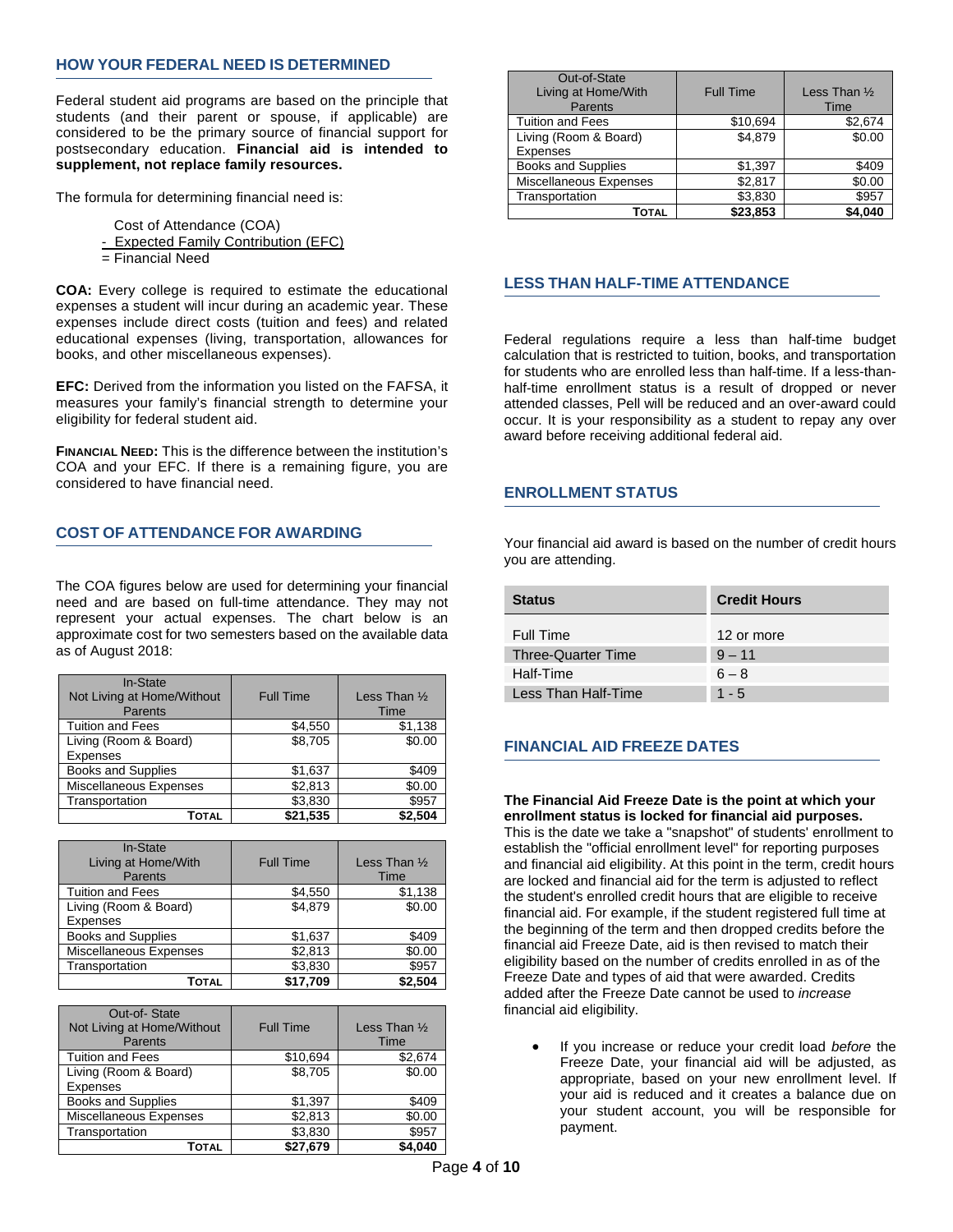- If you add credits *after* the Freeze Date, your aid will *not* be increased.
- Aid may be affected if you are taking courses that begin after the Freeze Date. For example, if you are enrolled in a class that starts after the Freeze Date, the Federal Pell Grant will not be disbursed until after the course has started. If you fail to begin attendance in all classes, the grant will be reduced accordingly.
- Aid may be affected if you submit Free Application for Federal Student Aid (FAFSA) corrections or additional new information after the Freeze Date.

**Be sure you are registered for the correct number of credit hours and for courses in your program of study by the Financial Aid Freeze Date** — otherwise your aid may require repackaging which may also affect your student bill. Financial Aid Freeze Dates can be found on our website at http://www.cpcc.edu/financial\_aid/financial-aid-freeze-dates.

### **AWARDS**

Awards are divided into three payments: Fall, Spring and Summer. Federal Pell can be awarded for a Summer term by:

- **1. Original Eligibility**: Students who are enrolled less than full-time for the Fall or Spring may have remaining Federal Pell eligibility for the Summer term.
- **2. Year Round Pell Eligibility**: Students who enroll fulltime Fall and Spring term, may have remaining Federal Pell eligibility for the Summer term.

Here are the enrollment categories according to the number of credit hours enrolled: Full-time (12 or more credit hours); Threequarter time (9 to 11 credit hours); half-time (6 to 8 credit hours); Less-than-half time (1 to 5 credit hours). **Your Federal Pell Grant will be reduced proportionally when you enroll for less than full time. Any changes in enrollment is to be reported to the Financial Aid Office.** CPCC's Financial Aid Office adjusts awards throughout the drop/add period. After the drop/add period, no awards are adjusted unless a "Never Attended" or a "Total Withdrawal" is received from the instructor. **To avoid liabilities, please report any changes in enrollment to the Financial Aid/VA Office.** 

**To maintain eligibility** for the Federal Pell Grant, the Federal Supplemental Educational Opportunity Grant, North Carolina Community College Grant, North Carolina Education Lottery Scholarship and Federal Work-Study, **your program of study must be an eligible program for financial aid consisting of 16 or more credit hours.** Certificate programs with less than 16 credit hours are not eligible for Federal student aid. Courses taken outside your program of study (for example, CCE courses) will not be paid for by financial aid. Please be aware satisfactory academic progress is determined at the end of each semester. Please visit the following link for further information: http://www.cpcc.edu/financial\_aid/fyi/academic-standards

reserve the right to adjust a financial aid package when an overaward occurs. **Please notify us if any additional gift aid assistance is received for educational expenses.** 

We will void any award if we determine the student provided incorrect or false information on the financial aid application. Awards are subject to change if the information on which they were based changes, federal regulations change, or an overaward occurs.

# **SUMMER AWARDS – YEAR ROUND PELL**

An eligible student may now receive a full Federal Pell Grant for summer 2019 even if they received a full Federal Pell Grant during the fall and spring semesters. Year-round Pell allows students to receive up to 150 percent of a regular grant award over the course of the academic year so that they can continue taking classes in the summer and finish their degrees faster than they would otherwise. With careful planning, Pell Grant recipients may take advantage of this new regulation to earn their degree faster.

Note: The provisions of the new law state that any Pell Grant received will be included in determining the student's Pell Grant duration of eligibility and Lifetime Eligibility Used (LEU). To be eligible for additional Pell Grant funds:

- Student must be otherwise eligible to receive Pell Grant funds for the payment period. A student must be enrolled in Fall and Spring terms with a total of 24 credit hours.
- Student must be enrolled at least half-time in the payment period(s) (6 credit hours) during the summer term
- Student must be maintaining satisfactory academic progress

# **Please note:**

Spring semester compliance with the SAP policy cannot be determined until the final grades are received. Therefore, if a student is registered for classes and determined not to be in compliance with SAP, they may be billed to repay any financial aid received for the Summer. This also includes any bookstore purchases.

Students may now receive up to two scheduled Federal Pell Grant awards during a single award year if enrolled at least half-time — minimum 6 credit hours for the summer semester.

To receive a second scheduled Federal Pell Grant award, you must show accelerated academic progress by passing at least 24 credit hours in an academic year (19/20), and be working on at least the 25th credit hour during the semester in which you receive the second Federal Pell Grant. In most cases, this will be the summer semester. You must also be enrolled at least half-time — minimum 6 credit hours for the summer semester.

The failure to meet the given guidelines for a semester may negate all awards listed on the award letter. Furthermore, we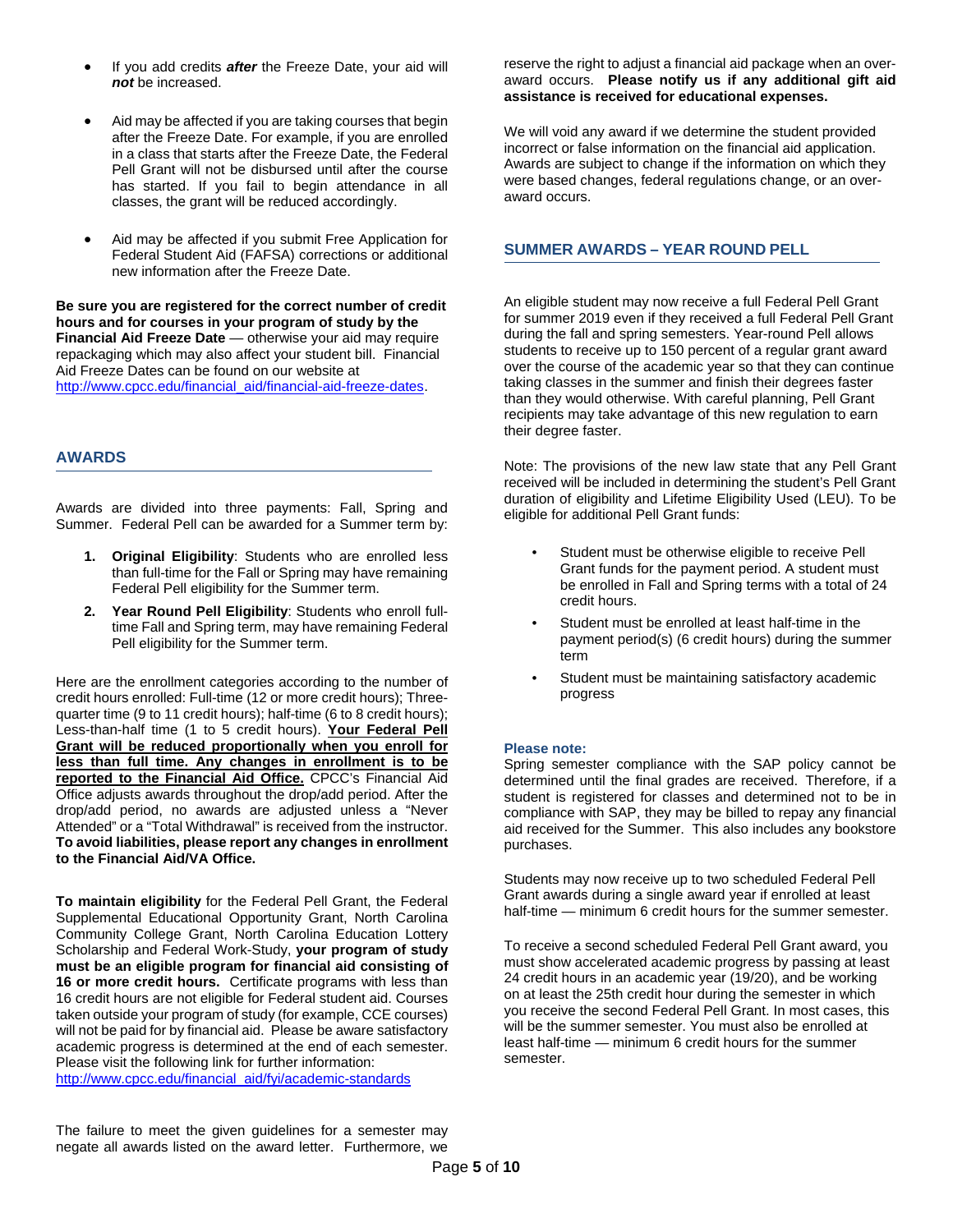#### **Example 1:**

| <b>Fall 2019</b>                                             | Spring 2020                                                     | Summer 2020                                                                                                                                          |
|--------------------------------------------------------------|-----------------------------------------------------------------|------------------------------------------------------------------------------------------------------------------------------------------------------|
| Enrolled in 12<br>credit hours,<br>passed 12<br>credit hours | Enrolled in<br>12 credit<br>hours.<br>passed 12<br>credit hours | Enrolls in 6<br>credit hours.<br>Because<br>student will be<br>working on the<br>25th credit hour<br>and is at least<br>half-time for<br>summer, the |
| 50% Federal<br>Pell awarded                                  | 50% Federal<br>Pell<br>awarded                                  | student is<br>eligible for a<br>second<br>scheduled<br>Federal Pell<br>Grant                                                                         |

### **Example 2:**

| <b>Fall 2019</b>                                                  | Spring 2020                                                 | Summer 2020                                                                                                                                                                                                          |
|-------------------------------------------------------------------|-------------------------------------------------------------|----------------------------------------------------------------------------------------------------------------------------------------------------------------------------------------------------------------------|
| Enrolled in<br>12 credit<br>hours,<br>passed 9<br>credit<br>hours | Enrolled in 12<br>credit hours,<br>passed 9<br>credit hours | Enrolls in 6 credit<br>hours. Student is<br>not eligible for<br>second scheduled<br><b>Federal Pell Grant</b><br>because student<br>will not be working<br>on the 25th credit<br>hour during the<br>summer semester. |
| 50%<br>Federal<br>Pell<br>awarded                                 | 50% Federal<br>Pell awarded                                 | However, if<br>student enrolls in<br>7 credit hours,<br>student will be<br>eligible for<br>second<br>scheduled<br><b>Federal Pell Grant</b><br>because student<br>will be working<br>on the 25th credit<br>hour.     |

#### **Example 3:**

| <b>Fall 2019</b>                                                  | Spring 2020                                                     | Summer 2020                                                                                                                                      |
|-------------------------------------------------------------------|-----------------------------------------------------------------|--------------------------------------------------------------------------------------------------------------------------------------------------|
| Enrolled in<br>12 credit<br>hours.<br>passed 9<br>credit<br>hours | Enrolled in<br>12 credit<br>hours.<br>passed 12<br>credit hours | Enrolls in 4 credit<br>hours. Student is<br>not eligible for<br>second scheduled<br>Federal Pell Grant,<br>even though will be<br>working on the |
| 50%<br>Federal<br>Pell<br>awarded                                 | 50% Federal<br>Pell awarded                                     | 25th credit hour,<br>student is not half-<br>time.                                                                                               |

| Example 4:                                                       |                                                            |                                                                                                                                                                                 |
|------------------------------------------------------------------|------------------------------------------------------------|---------------------------------------------------------------------------------------------------------------------------------------------------------------------------------|
| <b>Fall 2019</b>                                                 | Spring 2020                                                | Summer 2020                                                                                                                                                                     |
| Enrolled in<br>6 credit<br>hours.<br>passed 6<br>credit<br>hours | Enrolled in 9<br>credit hours,<br>passed 9<br>credit hours | Enrolls in 6 credit<br>hours. Student is<br>not eligible for<br>second scheduled<br>Federal Pell Grant<br>because student<br>will not be working<br>on the 25th credit<br>hour. |
| 25%<br>Federal<br>Pell<br>awarded                                | 37.5%<br>Federal Pell<br>awarded                           | However, student<br>is eligible for<br>remaining first<br>scheduled<br><b>Federal Pell Grant</b><br>award based on 6<br>credit hours.                                           |

#### **Potential Issues**

A change in your enrollment status could cause you to lose your Federal Pell Grant funds. If your enrollment drops to less than half-time — less than 6 credit hours — for the summer semester, you may lose eligibility for the Federal Pell Grant listed on your award letter.

#### **Unsatisfactory Academic Progress**

If you are enrolled for the Spring 2020 semester and you do not complete and pass 75% of your classes with a minimum 2.0 GPA, you may lose eligibility for the Federal Pell Grant listed on your award letter for the summer semester. Because Spring semester grades will not be posted until a week before the summer semester begins, you may not receive notification prior to the start of the summer semester if you are no longer eligible for the Federal Pell Grant.

### **ADJUSTMENTS TO YOUR FINANCIAL AID AWARD**

The Financial Aid/Veterans' Affairs Office reserves the right to modify your financial aid award at any time during the award year. Your award may be adjusted based on the situations listed below.

- Your failure to maintain Satisfactory Academic Progress as defined by Federal Regulations and as outlined in CPCC's Catalog. Semester compliance with the SAP policy cannot be determined until after grades are posted.
- Your enrollment status listed on your award letter differs from your actual enrollment. For example, your award letter is based on an enrollment of full-time (12 or more credits). Should your actual enrollment drop below 12 credits, your award would be adjusted accordingly.
- Your receipt of additional funding not listed on this letter such as scholarships, vocational rehabilitation assistance, veteran benefits, tuition waivers, employee tuition assistance, etc.
- The Financial Aid Office receives notification that you are on suspension, in default on a student loan and/or you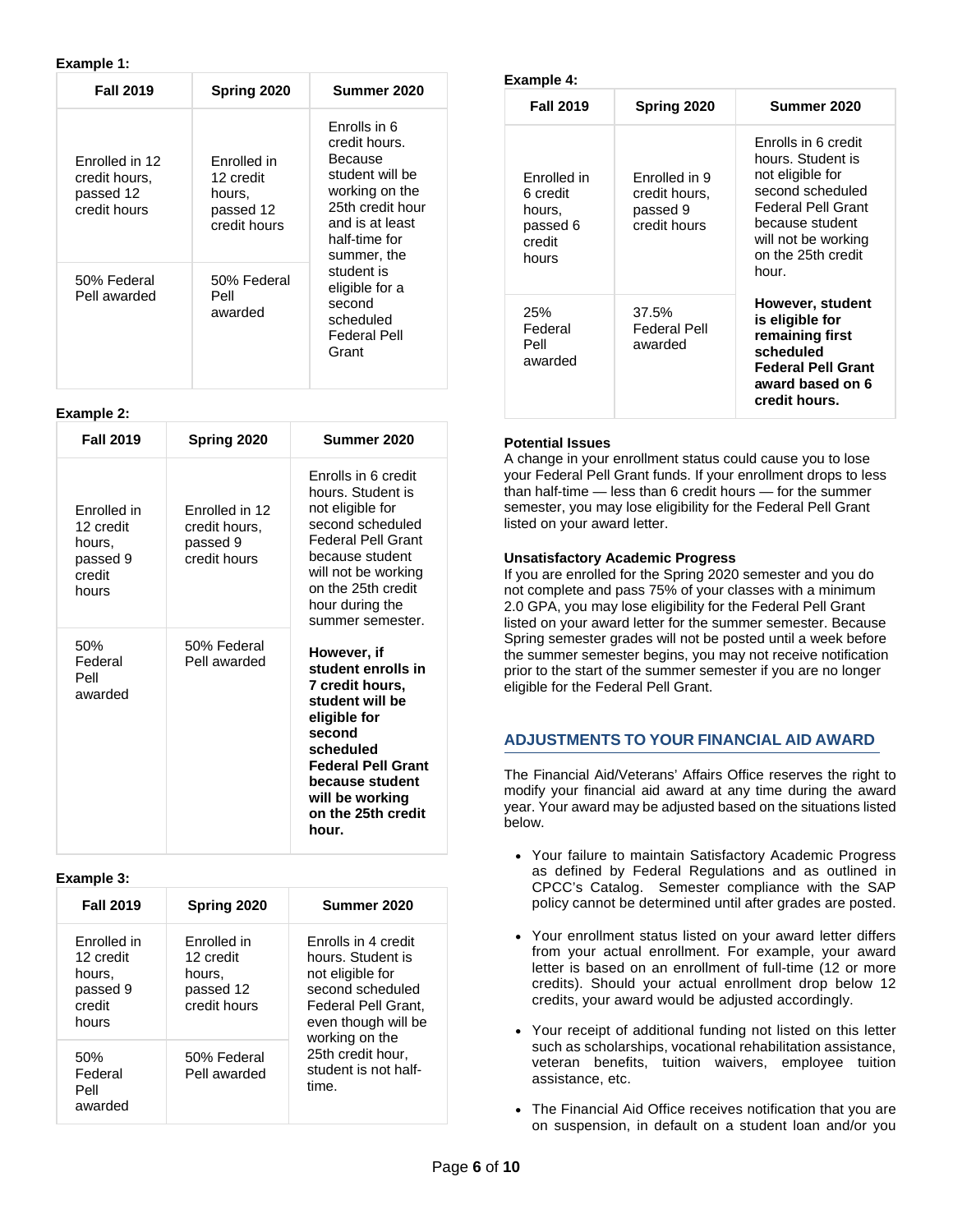owe the US Department of Education an overpayment for Title IV funds.

• If you are transferring to Central Piedmont Community College, the Financial Aid Office cannot exceed your Federal Pell Grant scheduled award if you have previously received a Pell for the same award year at another institution.

If your award is revised, you will be sent an award notification email. Therefore, you should always refer to your award letter to confirm your financial aid package for the academic year.

At the time you are awarded, you must be attending the College to receive financial aid funds.

# **FINANCIAL AID AND YOUR SCHEDULED BILL**

Dates for dropping courses are listed in the college catalog. If your classes are held with financial aid funds, and you do not have enough financial aid to cover your bill, or you go on a Satisfactory Academic Progress suspension status during the semester, **it is** *your* **responsibility to pay the difference** *by the tuition due date* **or you may be dropped from your classes or billed for the registered classes.**

**If our office receives a "Never Attended" from your instructor or you are marked as "Stopped Attending" prior to the census date of the course, you will be billed for any Federal Pell Grant overpayment.** 

**If you do** *not* **plan to attend the College,** *you* **are responsible for dropping your classes through the Registration Department** *before* **the classes start.** 

Depending on the date of a withdrawal, you may owe funds if you withdraw or completely withdraw from any course(s).

### **PURCHASING YOUR BOOKS**

Students who have financial aid in excess of their tuition and fee charges may purchase books from the Barnes and Noble Bookstore one week prior and one week after the beginning of the semester.

Authorization is implied, if books are charged at the Bookstore using awarded federal or state grant funds. **If you are planning to purchase books using your financial aid, please complete and submit the Authorization and Financial Aid Cash Management Form to the FA Office as soon as possible.** 

If you are enrolled in a standard 8 week second short session (midpoint in the term), books may be purchased the first three days of classes. **The bookstore will open a total of four times during the Fall and Spring semesters. If you have classes beginning week four or week 12 of the semester, the bookstore dates** *might not* **line up with the first day of those classes**. If you have awarded funds available, you may make your purchases for later starting classes during one of the earlier time frames the bookstore is open.

Purchasing bus passes also can only be done during the published bookstore dates. The bookstore carries monthly passes as well as 10 ride passes. The 10 ride passes do not expire. You will need to purchase enough to sustain you until refunds are disbursed.

If you do not attend the College, you are responsible for repaying the College for any financial aid funds used at the Bookstore.

You may charge books and supplies at the CPCC bookstore during these dates:

**Fall 2019:** Check website for updates.

**Spring 2020:** Check website for updates.

After the ending date, you must make other arrangements to pay for your books and supplies. No exceptions to this schedule can be made.

You may use your financial aid to purchase books and eligible supplies in the CPCC bookstores. However, you are not required to do so. No action is necessary to 'opt out' of using your financial aid, and you have the option to use other CPCC approved payment methods (cash, check or credit card) to purchase your books and supplies.

For more information and current semester bookstore dates, please visit the following link:

https://www.cpcc.edu/financial\_aid/fyi/book-purchases

### **SHORT SESSIONS**

Financial aid funds for short session courses will not be eligible for disbursement until after the first day of the course once the FA Freeze Date has passed. To view our disbursement schedule please visit the following link: http://www.cpcc.edu/financial\_aid/financial-aid-refunds.

### **FEDERAL PELL GRANT LIFETIME ELIGIBILITY**

The amount of Federal Pell Grant funds you are eligible to receive over your lifetime is limited by federal law to be the equivalent of six years of Federal Pell Grant funding. Since the maximum amount of Federal Pell Grant funding you can receive each year is equal to 100%, the six-year equivalent is 600%.

You can log on to **National Student Loan Data System** (NSLDS®) using your Federal Student Aid ID (FSA ID) and view your Lifetime Eligibility Used (LEU). Your LEU percentage will be found on the Financial Aid Review page.

### **PAYMENT OF YOUR FINANCIAL AID AWARD**

**Financial aid awards are generally paid / disbursed to a student's account 30 to 45 business days into each semester for courses which have met at least once.** 

**REFUNDS —** students whose financial aid award is greater than their bill will receive a refund deposited to either their BankMobile/Vibe Debit Card or wire transferred by BankMobile/Vibe to their personal checking/savings account within 30 to 45 business days into each semester. This refund is to be used for other educational related expenses.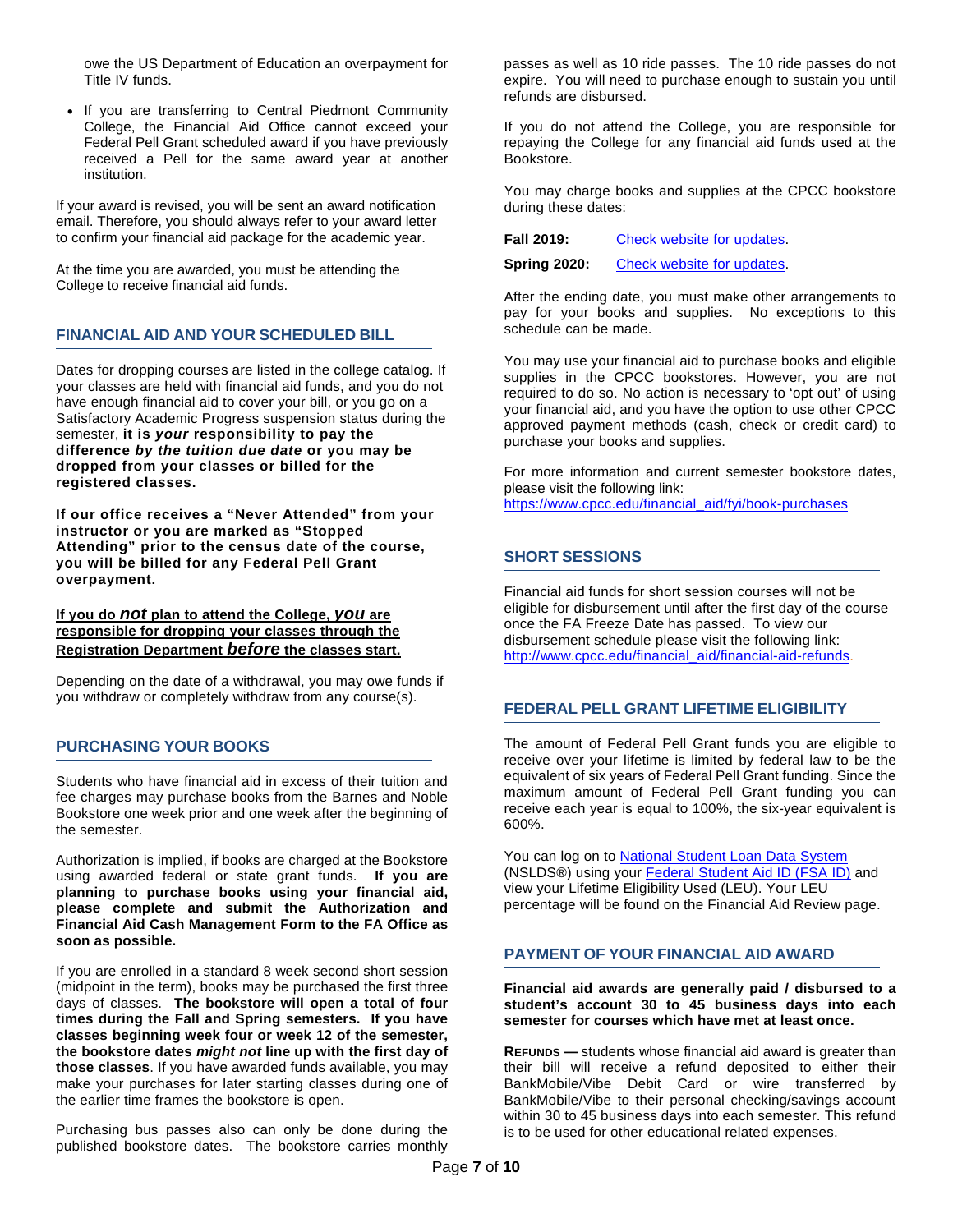The anticipated dates for refunds are:

| <b>Fall 2019:</b> |  | Check website for updates. |
|-------------------|--|----------------------------|
|                   |  |                            |

**Spring 2020:** Check website for updates.

For additional dates or information, please visit the following link: http://www.cpcc.edu/financial\_aid/copy\_of\_financial-aidrefunds.

To view your current billing statement and refund amount, please refer to your CPCC Self-Service account online at https://mycollegess.cpcc.edu.

**\*If you need a replacement BankMobile/Vibe Debit Card or to see if an enrollment packet has been mailed to you, please contact Cashiering at 704.330.6964. All BankMobile/Vibe enrollment packets are mailed to the address listed on file with Student Records. To ensure prompt delivery, please keep your information updated with Student Records.** 

For more information about the BankMobile/Vibe Debit Card or refund options, please visit https://cpccdebitcard.vibeaccount.com/.

### **DEGREE AUDIT (CLASSES IN PROGRAM)**

Financial aid can only cover state-approved degrees or certificates, and the certificates need to be at least 16 credit hours in length to be eligible. Financial aid will only pay for required classes in your program of study.

You may take up to 30 credits of developmental course work and still receive financial aid even though those classes are not required in your program of study.

Continuing Education courses, audit courses, or credit by exam courses are ineligible for financial aid.

To determine which courses are eligible:

- Log into your CPCC Self Service account
- Locate the navigation panel to the left and click on Academics (graduation cap icon)
- Click on Student Planning
- Click on My Progress
- Choose your active program

### **CLOCK HOUR / CREDIT HOUR CONVERSIONS**

The determination of enrollment status (full, ¾, ½, or less) is, by Federal regulations, different for the following program of study:

| <b>Program Code</b> | <b>Program Name</b>                                                     |
|---------------------|-------------------------------------------------------------------------|
| C40100-52           | Architectural Technology in FT Computer-Aided<br><b>Drafting Design</b> |
| C55150              | <b>Culinary Arts Demi-Chef</b>                                          |
| D45240              | Dental Assisting                                                        |
| D60460-D3           | Diesel & Heavy Equipment Technology                                     |
| D25110-D1           | <b>Hospitality Management in Hotel Management</b>                       |
| D25110-D2           | Hospitality Management in Restaurant                                    |
| D45970              | Nurse Aid                                                               |
| D45510              | <b>Ophthalmic Medical Assistant</b>                                     |

This determination of enrollment status is different because the program has one or more courses that cannot be used toward a two-year degree program. Enrollment status determination for conversion programs involves totaling, *for each course individually*, the total class, clinical, and lab hours. This total is then multiplied by 16. The clock hours are then added to the allowable out-of-class preparation hours and divided by 37.5. This calculation determines the converted credit hours used to determine enrollment status. **These calculations are always rounded** *down* **to the nearest whole number for each individual course.** The converted credits are then used to determine the enrollment status.

The federal and state grants shown on your award letter are based on full-time enrollment. If you are in a conversion program you would have to be enrolled in at least 23 to 24 contact hours to receive the full-time award. Anything less than at least 23 to 24 contact hours will result in a reduction in payment of Federal funds.

For details, please visit our website: http://www.cpcc.edu/financial\_aid/fyi/credit-clock-hourconversion-programs.

# **NOTIFICATION OF NON-ELIGIBLE CERTIFICATE & DIPLOMA PROGRAMS**

Please be aware that even if you are enrolled in a Certificate or Diploma program that consists of 16 or more credit hours, you may still not qualify for federal assistance. If you are enrolled in an ineligible program for financial aid you will be notified through your **CPCC Self-Service**. The ineligible program will be listed under the Financial Aid Self-Service as a required document/item. If you are enrolled in an ineligible program please contact your Academic Advisor and have your program updated to reflect an eligible program. Once your program is updated notify the Financial Aid Office of the change.

### **DEVELOPMENTAL COURSES**

Financial Aid recipients may take a maximum of 30 credit hours in developmental courses. Developmental courses (designated by course numbers below 100, DMA 080, DRE 098) are included in the calculation of satisfactory academic progress and counted towards Pell Lifetime Eligibility Used (LEU).

### **ENGLISH AS FOREIGN LANGUAGE (EFL) COURSES**

If a student enrolls in Academic EFL (EFL course prefix) coursework while enrolled in an eligible program of study, he/she may also receive federal financial aid funds. EFL credit hours will be included in the calculation of Satisfactory Academic Progress (SAP) and counted towards Pell Lifetime Eligibility Used (LEU). They do **not** count as developmental credit hours. **Please note that it is recommended that students take a class required for their program of study during their second semester while simultaneously taking EFL courses.** The timeline may vary depending on student level.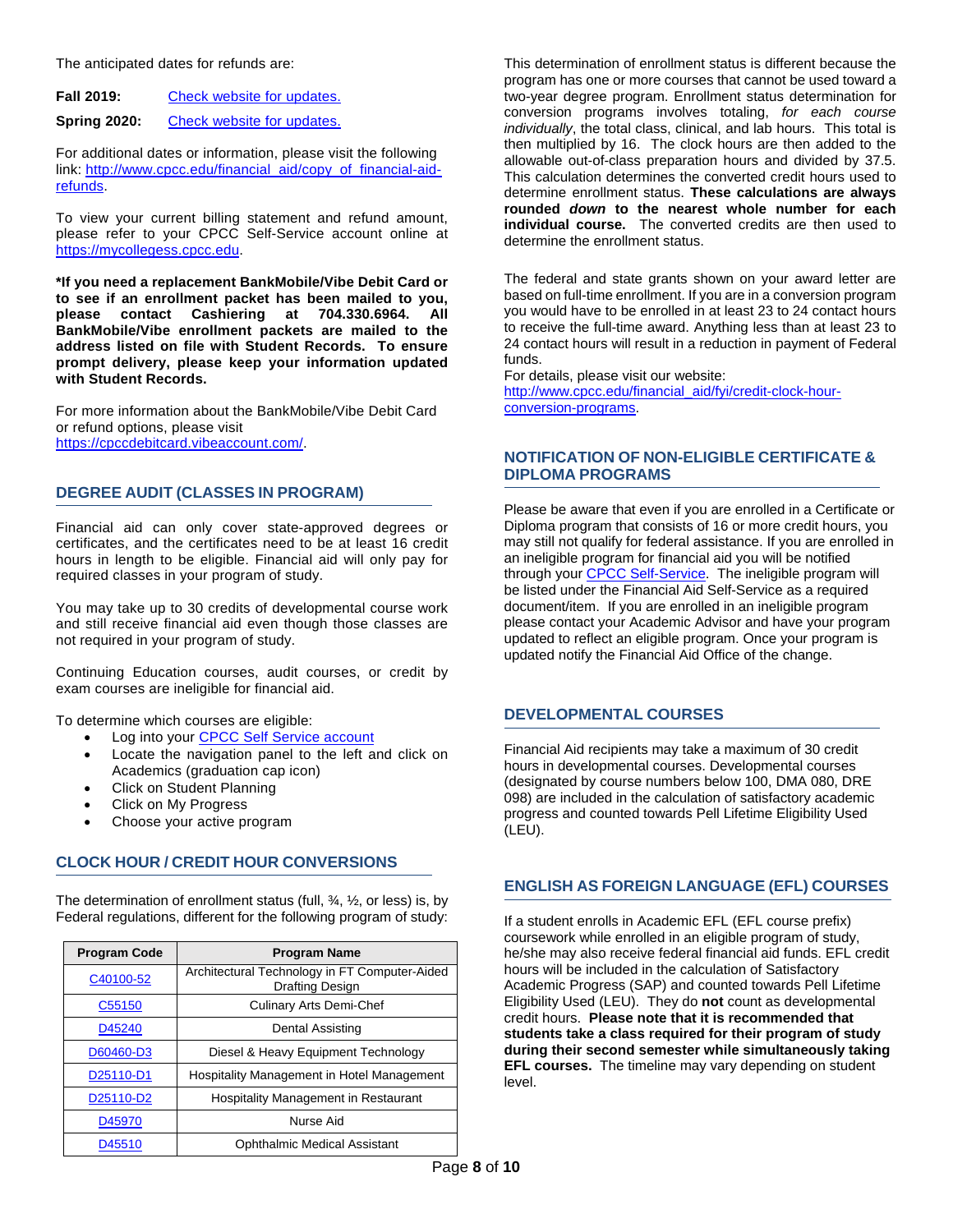# **REPEATED COURSES**

Federal regulations limit the number of times a student may repeat a course and receive financial aid for that course. A student may retake courses as often as desired; however, financial aid will only pay for a repeated course **once** after a course is successfully completed with **any grade higher than an F.** For details, please visit our website:

http://www.cpcc.edu/financial\_aid/fyi/repeated-courseworkpolicy.

# **SPECIAL CIRCUMSTANCES**

If your family has unusual circumstances such as loss of employment, divorce, separation, or death of a parent or spouse, that significantly reduces income, contact the Financial Aid/Veterans' Affairs Office.

# **SATISFACTORY ACADEMIC PROGRESS (SAP)**

**150% Rule** — the maximum time frame a student has to complete their program of study cannot exceed 150% of the program's published length. Therefore, all courses should directly apply to the program of study. Taking courses not required for the program of study may deplete a student's aid eligibility before the student completes their program.

All financial aid students are assessed on the following criteria:

- $\triangleright$  Minimum grade point average
- $\triangleright$  Minimum semesters credit hour completion rate
- $\triangleright$  Completion of a degree/certificate within a maximum number of credit hours

If a student does not meet these standards, she/he is not eligible to receive financial aid. Procedures for reestablishing financial aid eligibility and information about the maximum number of credits and GPA you may earn each semester for continued receipt of financial aid are described in the **Financial Aid Satisfactory Academic Progress Policy** on the Financial Aid/VA website at:

http://www.cpcc.edu/financial\_aid/fyi/academic-standards.

Semester compliance with the SAP policy cannot be determined until after grades post.

### **STUDENT RIGHTS AND RESPONSIBILITIES**

# **Students have the right to obtain from the College:**

- Names of its accrediting or licensing organizations,
- Information about its programs, instruction, laboratory, other physical facilities and its faculty,
- Cost of attending,
- College's policy and the Financial Aid/VA Office's policy on refunds to students who drop out,
- Types of financial assistance available including information on all federal, state, local, private and institutional financial aid programs,
- Procedures and deadlines for submitting applications for each available financial aid program,
- Criteria used to select financial aid recipients,
- Process used to determine student financial need. This process includes costs for tuition and fees, room and board, travel, books and supplies and personal and miscellaneous expenses are considered in the cost of education. It also includes how resources (such as parental contribution, other financial aid, assets, etc.) are considered in calculating student need,
- Amount of student financial need that has been met as determined by the institution,
- Procedure for paying students,
- Type and amount of assistance in a student financial aid package and an explanation of each award,
- Portion of the financial aid award that needs to be paid and what portion is grant aid,
- Interest rate on any loan, the total amount for repayment, the length of time for repayment, the date to start repayment and cancellation or deferment provisions that apply,
- Kind of job and the hours to be worked, the duties, the rate of pay and the payment schedule and procedure if students are offered a College work-study job,
- Reconsideration of an aid package if the student believes that a mistake has been made or if enrollment or financial circumstances have changed,
- Process used by the College to determine whether students are making satisfactory progress and what happens if students are not,
- Special facilities and services available to persons with disabilities, and
- Policy on satisfactory academic progress.

### **It is the responsibility of the student to:**

- Review and consider all information about a college's program before enrolling,
- Pay special attention to the application for student financial aid, complete it accurately and submit it on time to the right place. Errors can delay or prevent students from receiving aid,
- Meet all deadlines for applying or reapplying for aid,
- Provide all additional documentation, verification, corrections and/or new information requested by the Financial Aid/VA Office,
- Read, understand and keep copies of all forms they are asked to sign,
- Comply with the provisions of any promissory note and all other agreements they are asked to sign,
- Notify the school of any change in name, address or attendance status (half time, three-quarter time or full time),
- Satisfactorily perform the work agreed upon in a College work-study job,
- Understand the College's refund policy and the Financial Aid/VA Office's Return to Title IV Refund policy, and
- Complete exit counseling prior to CPCC graduation, if you have borrowed federal loans at CPCC or a previous college.